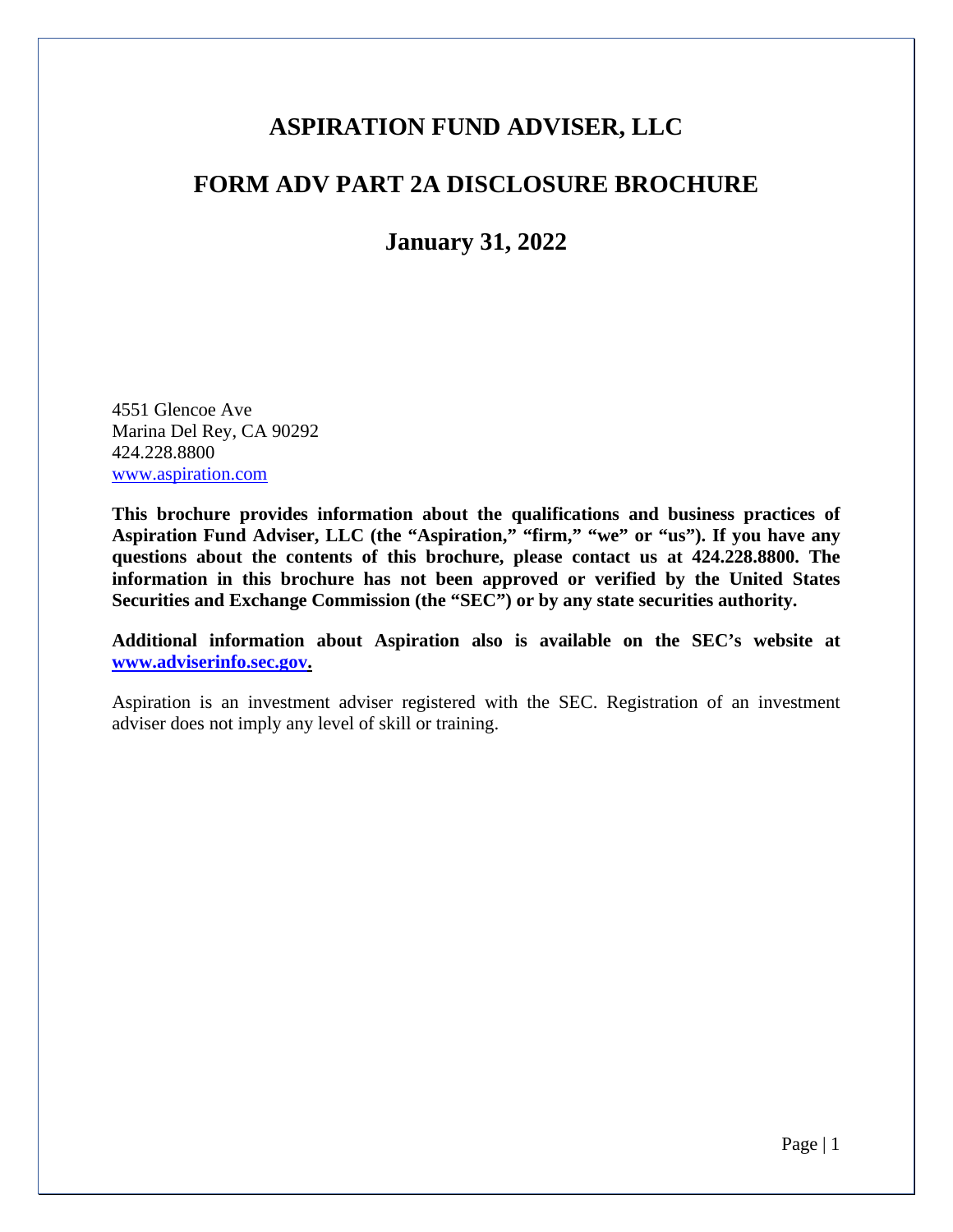#### **Item 2: Material Changes**

This brochure dated 2 serves as an update to the brochure dated September 28, 2021.

We are required to report to you any material changes since the last update of our brochure. Since our last update, Aspiration entered into a merger agreement with InterPrivate III Financial Partners Inc. (NYSE: IPVF), a publicly traded special purpose acquisition company, which, upon closing, will result in Aspiration becoming a listed company as a Public Benefit Corporation, building on Aspiration's existing commitments to generate social and public good and operate in a responsible and sustainable manner.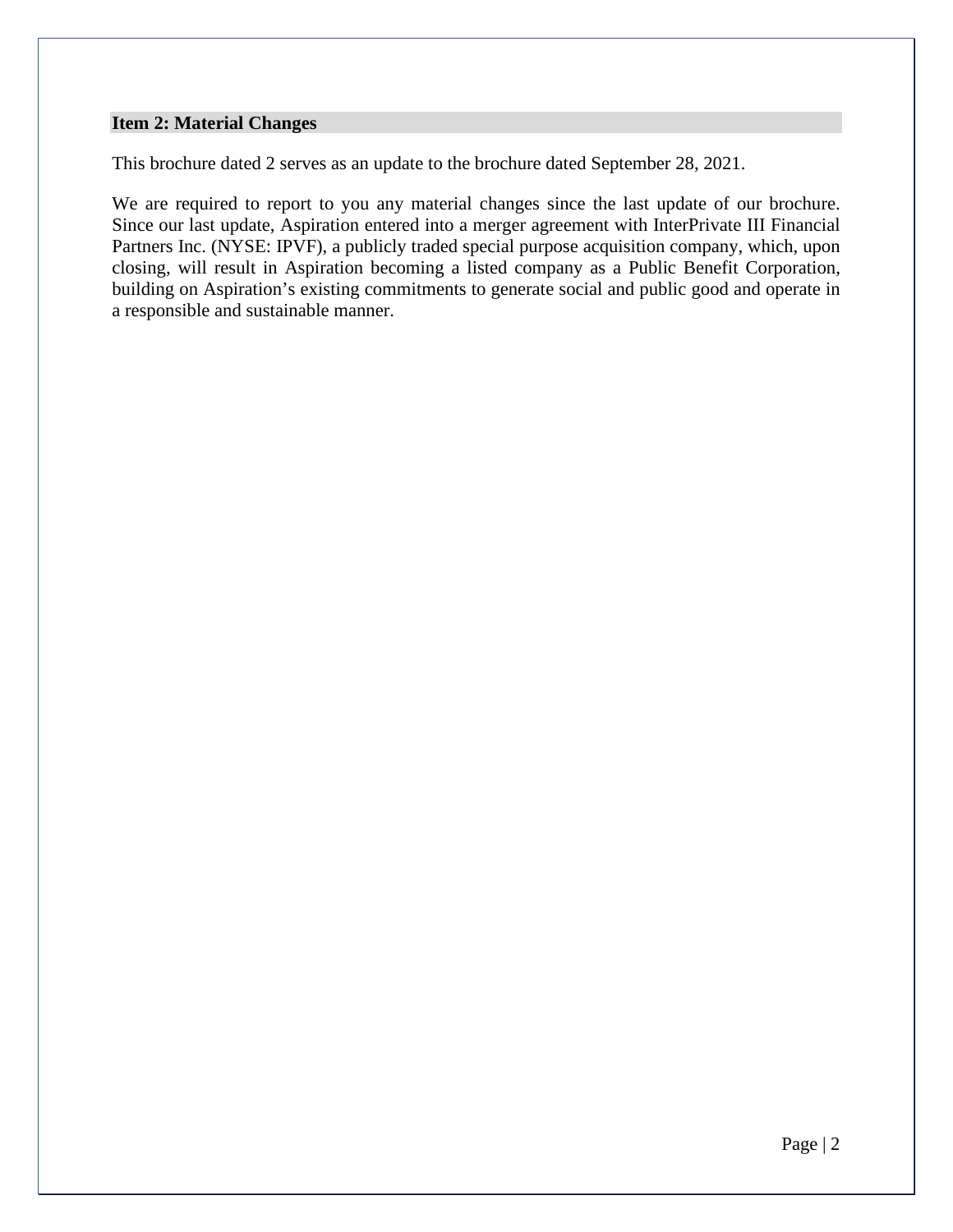## **TABLE OF CONTENTS**

## Page

## **Table of Contents**

| Item Number                                                                   |      |
|-------------------------------------------------------------------------------|------|
|                                                                               |      |
|                                                                               |      |
|                                                                               |      |
|                                                                               |      |
|                                                                               |      |
|                                                                               |      |
|                                                                               |      |
|                                                                               |      |
|                                                                               |      |
|                                                                               |      |
| Code of Ethics, Participation or Interest in Client Transactions and Personal |      |
|                                                                               |      |
|                                                                               |      |
|                                                                               |      |
|                                                                               |      |
|                                                                               |      |
|                                                                               |      |
|                                                                               |      |
|                                                                               | Page |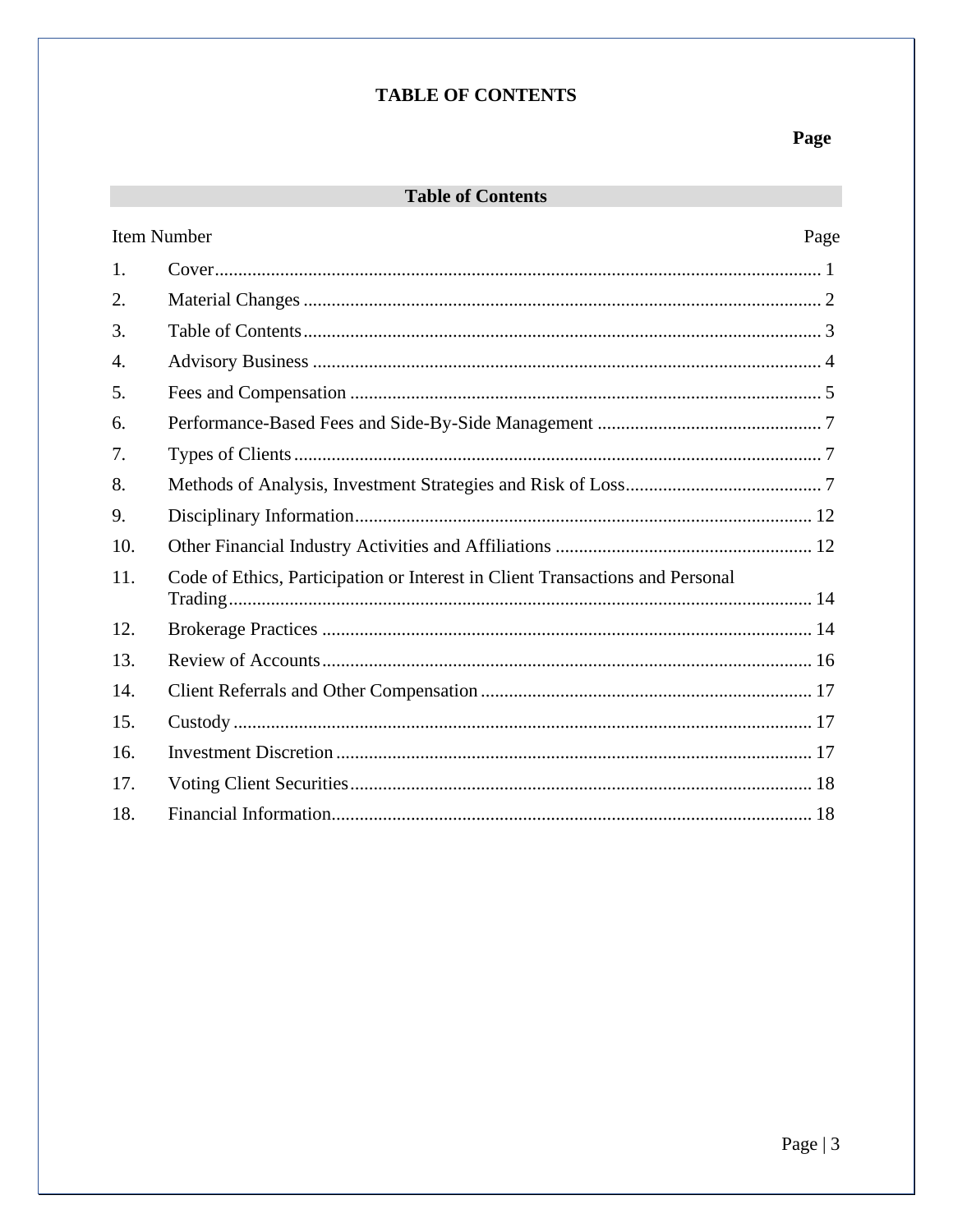#### **Item 4 — Advisory Business**

**The Firm:** Aspiration was founded on October 31, 2013 and is headquartered Marina del Rey, California. It is a privately held limited liability company and is a wholly-owned subsidiary of Aspiration Partners, Inc. Joseph Sanberg and Andrei Cherny are the principal owners of Aspiration Partners, Inc., either directly or indirectly through other entities.

Aspiration serves as the investment adviser to the Aspiration Redwood Fund (the "Fund"), a registered open-end investment company or mutual fund. We have delegated certain advisory duties to UBS Asset Management (Americas) Inc. ("UBS" or the "Sub-Adviser") pursuant to a sub-advisory agreement entered into on behalf of the Fund. UBS, a Delaware corporation, is a member of the UBS Asset Management business division of UBS Group AG, a publicly traded Swiss bank (NYSE: UBS). UBS Asset Management (Americas) Inc. is an indirect wholly-owned subsidiary of UBS Group AG and is registered as an investment adviser pursuant to the Investment Advisers Act of 1940, as amended ("Advisers Act"). UBS and Aspiration are not affiliated entities.

The Sub-Adviser has been selected based on an evaluation of its skills and investment results in managing assets for the Fund's specific asset class, investment style, and strategies. Although Aspiration has delegated responsibility for day-to-day portfolio management (including authority over security-level decisions) to the Sub-Adviser, Aspiration regularly monitors the Sub-Adviser's performance with respect to its management of client assets and retains the authority to engage or terminate the Sub-Adviser. Any decision to engage or terminate the Sub-Adviser will be based upon continued suitability and performance of the Sub-Adviser in relation to its management of client assets.

Information regarding the services and strategies provided by the Sub-Adviser is set forth below. A more detailed description of the specific services available from the Sub-Adviser can be found in the Sub-Adviser's current Form ADV Part 2A, available at https://adviserinfo.sec.gov/.Clients are encouraged to carefully review the Sub-Adviser's Form ADV Part 2A disclosure brochure for service level, fee, conflict and professional background information applicable to the Sub-Adviser.

Aspiration Partners, Inc., the parent company to Aspiration Fund Adviser, LLC, is the sole member of the Aspiration Impact Foundation, LLC a 501(c)(3) organization. As discussed in more detail below, the Aspiration Impact Foundation serves as the organizational umbrella for the Aspiration's charitable activities and allows the contributors to the Aspiration Impact Foundation (*i.e.*, Aspiration's clients) to deduct their charitable donations from their taxable income.

**Our Advisory Services:** We serve as investment adviser to the Fund. The Fund is a series of Aspiration Funds, a Delaware statutory trust (the "Trust"). Item 8 of this brochure provides more information about the Fund's investment strategy.

Unlike traditional registered investment companies, the Fund does not charge an investment advisory fee at the Fund level. Instead, in order to be consistent with the current regulatory framework, investors who want to invest in a Fund must become an advisory client of Aspiration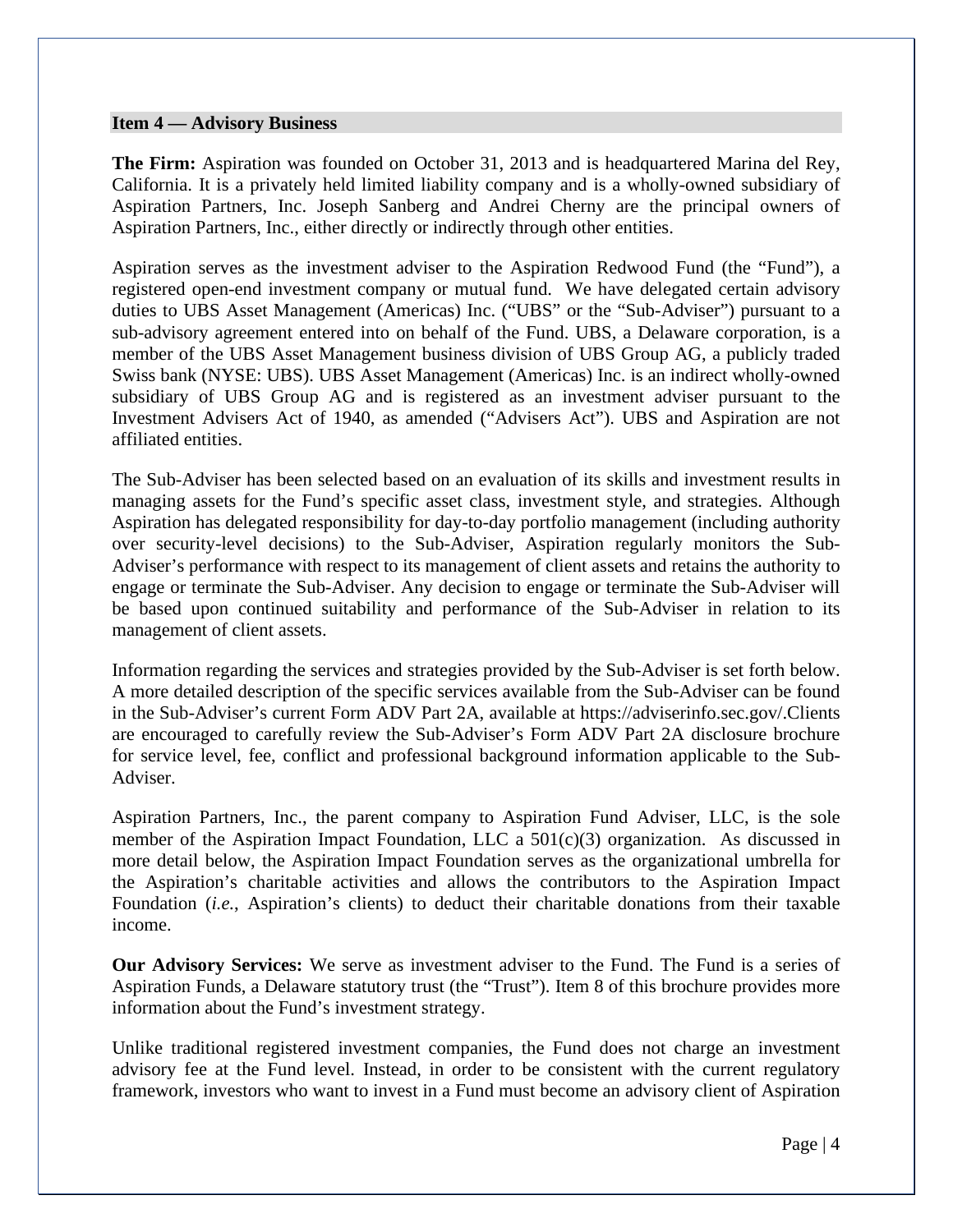and choose the amount of advisory fees, if any, that they will pay us under our "Pay What is Fair" fee model.

Our advice to individual clients is limited to general advice as to the advisability of investing in shares of the Fund. We do not make specific recommendations to invest a certain amount in the Fund at any certain point in time, provide discretionary advice to individual clients who seek to invest in the Fund, or create or recommend investment portfolios for individual clients. The advice provided to individual clients is not personalized or otherwise based on any information or knowledge of the individual clients and therefore is not designed to meet the objectives or needs of individual clients. In addition, we do not provide ongoing monitoring of individual client accounts.

We provide non-advisory, administrative services in support of the individual client accounts established with us, such as placing orders for the purchase and sale of Fund shares, as well as providing a software interface and technical support; access to statements, trade confirmations and tax forms online; information and reports issued by the Fund; education; customer service; and facilitation of charitable giving through Aspiration Impact Foundation, Inc. an affiliated  $501(c)(3)$  organization.

**Tailoring Our Services:** Our advice to the Fund is tailored to meet the investment objectives and restrictions of the Fund, which are described in detail in the Fund's registration statement. In addition, we have delegated certain advisory duties to the Sub-Adviser. We actively oversee the Sub-Adviser's investment performance, operations and compliance through regular due diligence reviews and policies and procedures.

As discussed in above in "Our Advisory Services," because our advice to individuals is limited to general advice as to the advisability of investing in shares of the Fund and does not take the form of specific recommendations to invest a certain amount in the Fund at a certain point in time, individual clients may not impose restrictions relating to investing in securities or certain types of securities.

**Wrap Fee Programs:** We do not participate in wrap fee programs.

**Assets Under Management:** As of December 31, 2021, Aspiration had \$158,843,991 of assets under management. While we will retain discretionary responsibility for the management of the assets of the Fund, we have delegated such responsibility to the Sub-Adviser. Aspiration does not manage any assets on a non-discretionary basis.

#### **Item 5 — Fees and Compensation**

**The Fund:** We do not charge a fee to manage the Fund. However, the Sub-Adviser is entitled to receive an annual sub-advisory fee, paid by Aspiration — not the Fund — for advisory services provided to the Fund, according to a formula based on the "Pay What Is Fair" fees that Aspiration receives with respect to the Fund. In addition, Aspiration and the Sub-Adviser each donate a portion of their respective fees to charity. Aspiration donates 10% of its earnings from Pay What is Fair Fees after deducting the sub-advisory fee paid to the Sub-Adviser and the Sub-Adviser donates 10% of its fees after receiving its fee from Aspiration.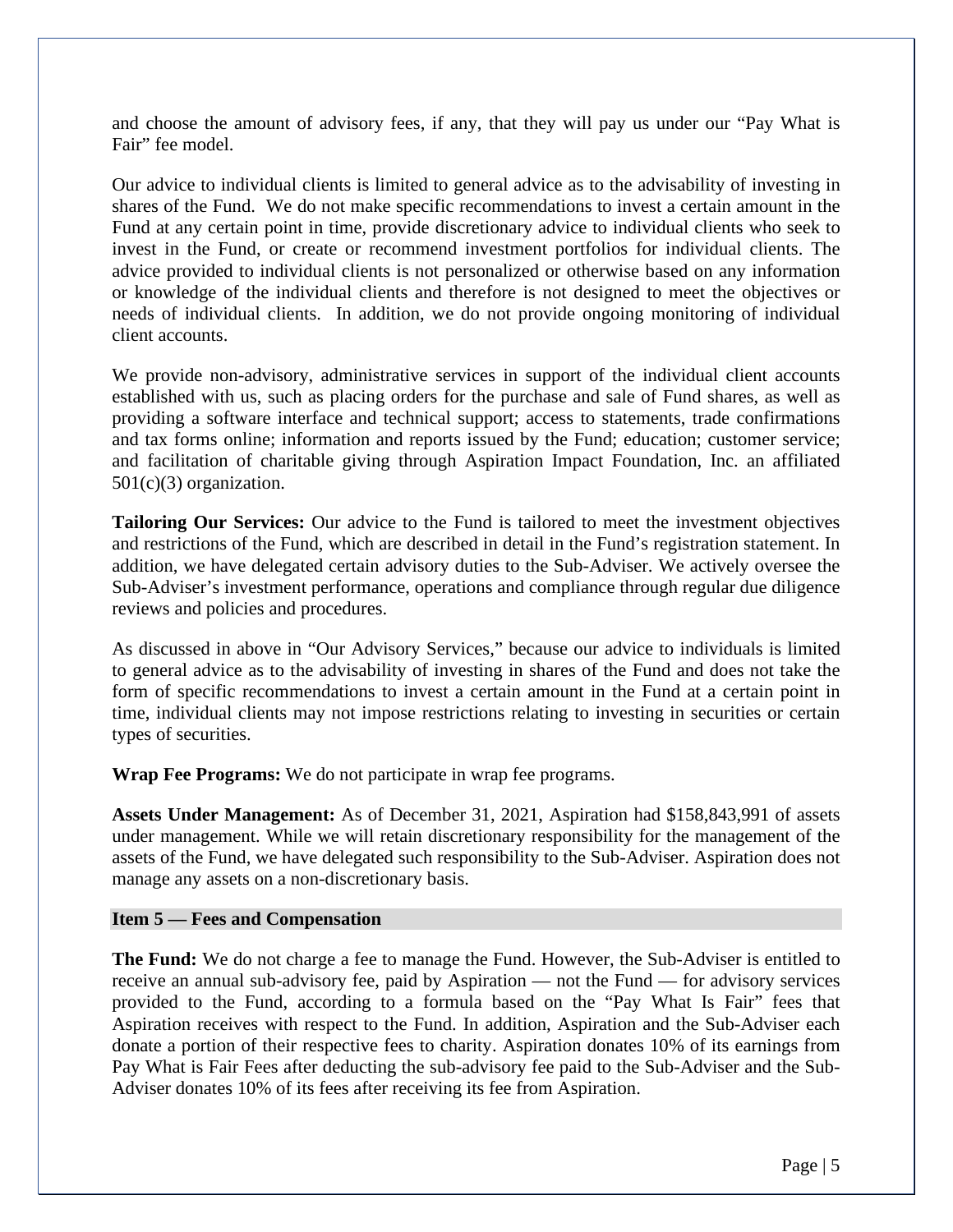The fees paid to other service providers by each Fund (e.g., custody, administration, transfer agent, accounting, legal, etc.), are described in detail in the registration statement and/or financial filings of the Fund. Those fees are accrued and deducted directly from the applicable Fund on a daily basis.

We have contractually agreed to reimburse the Fund's expenses to the extent necessary to limit the total annual fund operating expenses (exclusive of brokerage fees and commissions, acquired fund fees and expenses, fees and expenses associated with investments in other collective investment vehicles or derivative instruments, borrowing costs, taxes, or extraordinary expenses, such as litigation and indemnification expenses) to 0.50% of the Fund's average daily net assets. To the extent the Fund incurs expenses in excess of 0.50% due to excluded expenses, the expense ratio will be higher than 0.50%. The agreement to reimburse expenses is in effect for at least one year from the date of the Fund's prospectus and cannot be terminated by us before that date. After that time period, we will determine whether to renew or revise the agreement. The agreement at any time by a majority vote of the Board of Trustees who are not "interested persons" of the Fund, as defined in the Investment Company Act of 1940, as amended (the "1940 Act"), or a majority vote of the outstanding voting securities of the Fund. Any fees or expenses waived or reimbursed by Aspiration are subject to repayment by the Fund within the three fiscal years following the fiscal year in which the expenses occurred if the Fund is able to make the repayment without exceeding its then-current expense limit or the expense limit in place at the time of the initial agreement.

The Fund incurs brokerage costs separate from the fees described above. Item 12 provides additional details about our and the Sub-Adviser's brokerage practices.

**Individual Clients**: We do not charge a set fee for client accounts. Instead, during the term of our advisory relationship, each individual client (i) has the option to pay us based on the amount of client assets that are invested in the Fund at a rate that he or she believes is fair (the "Advisory Fee" or "Pay What is Fair Amount"), (ii) may increase or decrease the amount of the rate at any time upon written notice to us, and the adjusted fee rate shall be deemed to have been in effect since the first day of the quarter and (iii) is under no obligation to pay the Advisory Fee, as the client can reduce the Advisory Fee to 0.00% on the last business day of the quarter.

Our quarterly fee, if any, is calculated by multiplying the Advisory Fee rate by the average market value of all client assets that are invested in the Fund on the last business day of each quarter, based on the Fund's net asset value determined in accordance with the Fund's procedures.

Clients may pay the Advisory Fee through an electronic funds transfer ("EFT"), or through redemption of shares.

Individual clients also may be charged wire fees, returned check fees, and other fees by the applicable Fund. Individual clients acknowledge that payment through redemption of shares may generate capital gains that may be subject to tax.

**Additional Compensation:** We and our "supervised persons" (as defined in the Investment Advisers Act of 1940, as amended) do not accept compensation, including sales charges or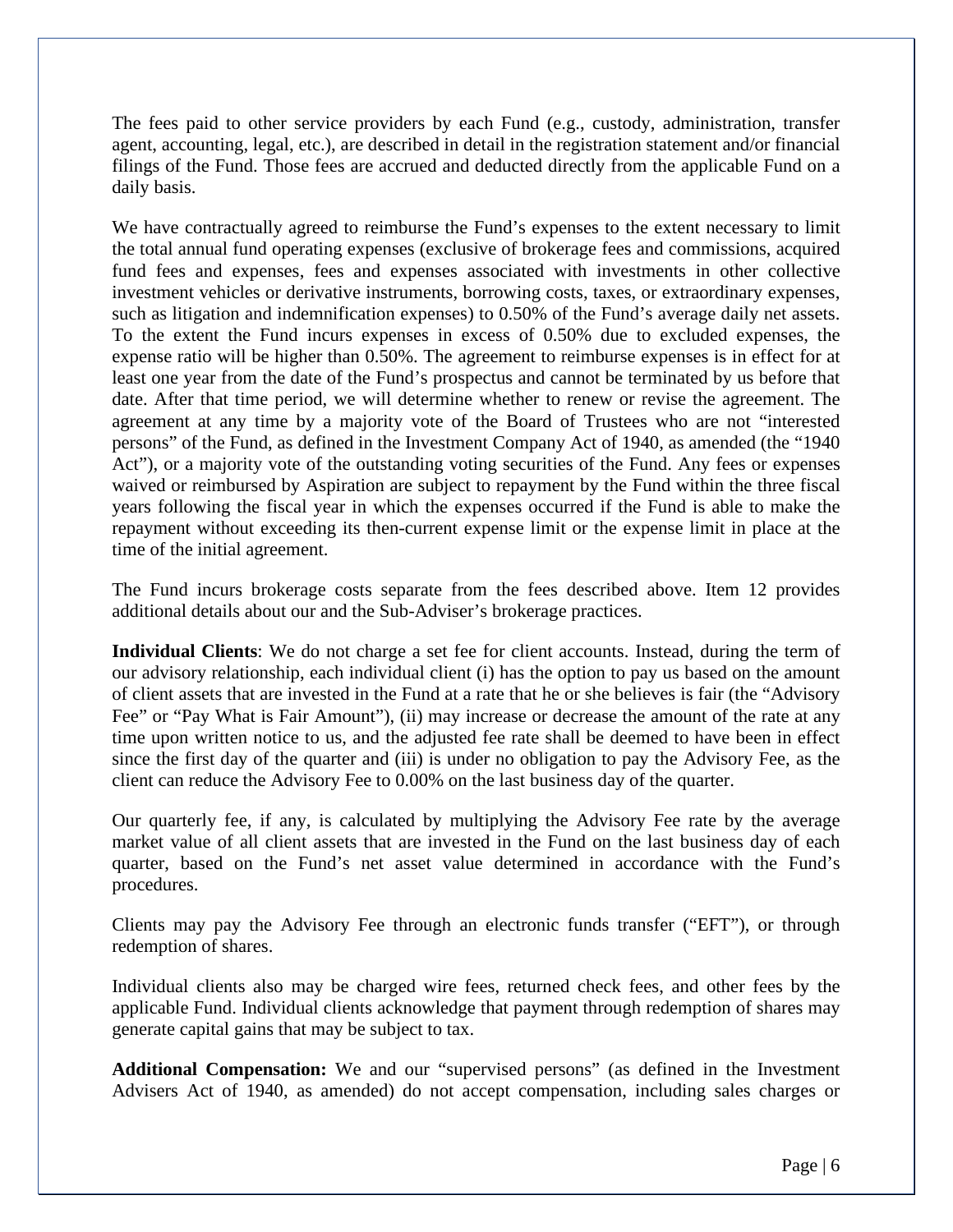service fees from the sale of mutual funds, from any person for the sale of securities or other investment products. However, it should be noted that Aspiration Financial LLC, an affiliate of Aspiration, offers the Aspiration Spend & Save Account, which is an interest-bearing cash management account. The account is offered solely on  $\Delta$ spiration.com. The Aspiration Spend & Save Account has a Pay What is Fair component, where customers choose the fee they believe is fair to pay on a monthly basis. Aspiration Financial LLC also receives interest income and interchange fees. Aspiration Partners, Inc. donates 10% of earnings from Pay What is Fair Fees to charity. Aspiration does not receive any compensation related to the cash management account.

#### **Item 6 — Performance-Based Fees and Side-By-Side Management**

We and our supervised persons do not charge performance-based fees. The term "performancebased fees" refers to fees based on a share of capital gains on, or capital appreciation of, a client's assets.

## **Item 7 — Types of Clients**

As described above in Item 4, we provide investment management services to the Fund, which is a registered open-end investment company. We also advise individuals, but with respect to individuals, our advice is limited to general advice as to the advisability of investing in shares of the Fund. As described in Item 4, individuals must establish an advisory relationship with us before they may invest in the Funds.

Minimum initial and subsequent investment amounts for the Fund are described in the Fund's registration statement.

## **Item 8 — Methods of Analysis, Investment Strategies and Risk of Loss**

## *Investing in securities involves risk of loss that clients should understand and be prepared to bear.*

## **Methods of Analysis and Principal Investment Strategies of the Redwood Fund.**

The primary investment objective of the Redwood Fund is to maximize total return, consisting of capital appreciation and current income.

To achieve its investment objective, the Fund invests in, or seeks exposure to, companies based on various financial factors and fundamental sustainability factors such as environmental, social and governance performance of such companies. The Fund invests in equity securities that trade on U.S. securities markets, which may include securities of non-U.S. issuers as well as securities of U.S. issuers. The equity securities in which the Fund invests include, but are not limited to, dividend-paying securities, common stock, preferred stock, shares of investment companies, convertible securities, warrants and rights. The Fund may, but is not required to, use exchangetraded derivative instruments for risk management purposes or as part of the Fund's investment strategies. Generally, derivatives are financial contracts with value dependent upon, or derived from, the value of an underlying asset, reference rate, or index, and may relate to stocks, bonds, interest rates, currencies or currency exchange rates, and related indexes. The derivatives in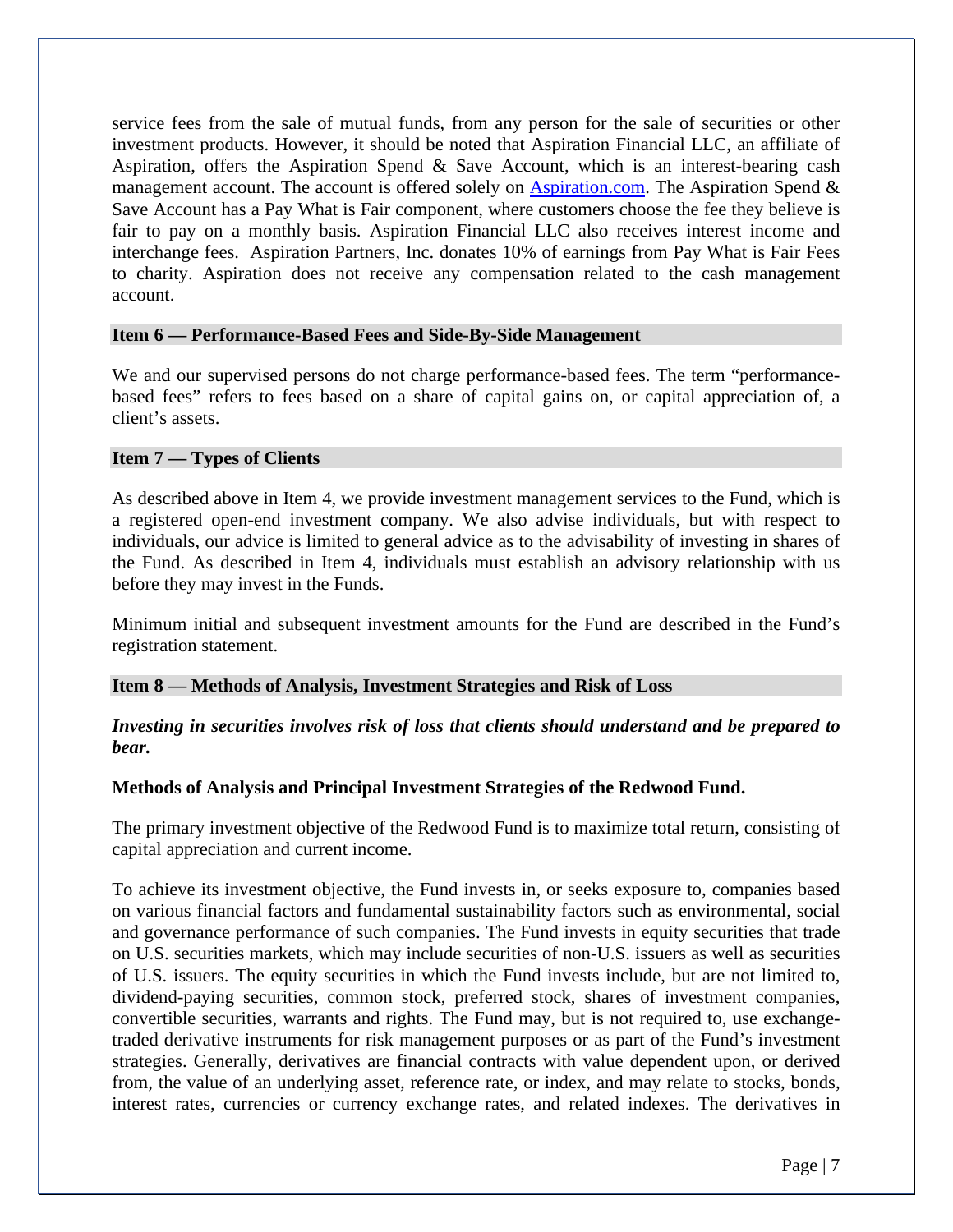which the Fund may invest include futures and forward currency agreements. These derivatives may be used for risk management purposes to manage or adjust the risk profile of the Fund. Futures on currencies and forward currency agreements may also be used to hedge against a specific currency. In addition, futures on indices may be used for investment (non-hedging) purposes to earn income; to enhance returns; to replace more traditional direct investments; or to obtain exposure to certain markets.

## *Selection and Evaluation of Sub-Advisers*

As noted above, Aspiration primarily executes its investment strategies through third-party investment management firm selected and monitored by Aspiration. Aspiration's responsibilities with respect to the Fund includes the selection, appointment, monitoring and removal of subadvisers.

With respect to the Fund, Aspiration: (i) evaluates, selects, and engages the Sub-Adviser; (ii) monitors and evaluates the performance of the Sub-Adviser, including its compliance with the investment objectives, guidelines, and restrictions applicable to the Fund; and (iii) implements procedures reasonably designed to ensure that the Sub-Adviser complies with the Fund's investment guidelines and restrictions. Aspiration has ultimate responsibility for overseeing the Sub-Adviser and its hiring, termination, and replacement, as necessary.

Generally, the Sub-Adviser is selected based on an evaluation of its skills and investment results in managing assets for specific asset classes, investment styles, and strategies and an assessment of the likelihood of producing appropriate investment results over the long-term. The Sub-Adviser is monitored and periodically reviewed for style consistency, historical performance, financial strength, compliance program, operations, risk attribution, reputation and other information.

## **Material Risks:**

In addition to the risks associated with the specific strategies pursued by the Sub-Adviser (discussed below), Aspiration's strategy of selecting and delegating portfolio management authority to third-party investment manager itself involves certain risks, including without limitation:

*Limitations on Aspiration's Authority.* Aspiration's ability to waive or amend the investment objectives, policies, and strategies, remove, replace or withdraw assets from a sub-adviser, reallocate assets among sub-adviser and vary or change the allocation of assets of an account may be subject to the limitations imposed by the agreements with sub-advisers, market conditions and applicable law. Losses may result during the time it takes Aspiration to react to market or other conditions and comply with the required notice obligations or other contractual agreements.

*Reliance on the Sub-Adviser.* The success of a strategy that uses an independent subadviser depends upon, among other things, the ability of the sub-adviser to develop and successfully implement trading strategies that achieve their investment objectives. While Aspiration will select and monitor the sub-adviser, Aspiration relies to a great extent on information provided by the sub-adviser and may have limited access to other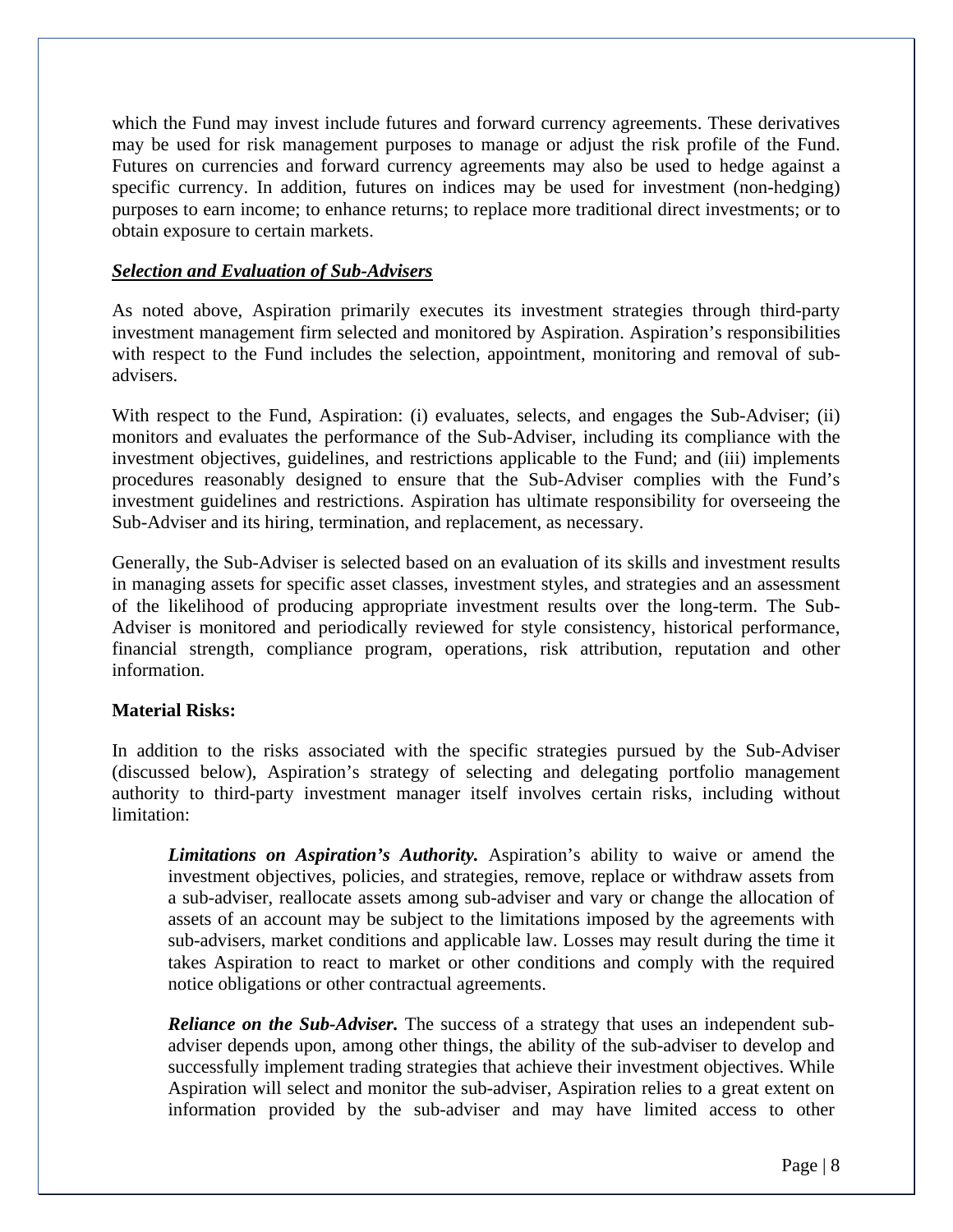information regarding the Sub-Advisers' portfolios and operations. There is a risk that a sub-adviser may knowingly, negligently or otherwise withhold or misrepresent information, including the presence or effects of any fraudulent or similar activities.

*Key Person Risk.* As the composition of personnel within an organization can change over time, there is a risk that new personnel may achieve less success than their predecessors. The loss of key personnel either within Aspiration or the Sub-Adviser could have a negative effect on a client's account.

In addition, investors should be aware that the investment advisory services provided by Aspiration to individual clients do not constitute a complete investment program and that there is additional risk inherent in the limited scope of advisory services provided by Aspiration to individual client accounts:

*Limited Scope of Investment Advice.* The investment advice we provide to individual clients is limited to the general advisability of investing in the Fund. The advice is not personalized and therefore is not designed to meet the objectives or needs of any individual client. In addition, we do not provide ongoing monitoring of individual client accounts. As a result, the advisory services that we provide may not result in the achievement of the investment objectives or needs of any individual client. Each individual client's investments could be subject to greater risk of loss and could be more volatile than a portfolio of investments that is more diversified across a greater number of assets, securities or sectors. Although diversification does not ensure a profit or protect against a loss, individual clients are encouraged to diversify their investments across a variety of industries, company sizes and geographic areas.

#### **Principal Investment Risks:**

Below are the principal risks of investing in the Fund:

*Management Risk.* There is a risk that the investment strategies, techniques and risk analyses employed by the Sub-Adviser may not produce the desired results. Aspiration believes that most of its clients will pay a reasonable and fair advisory fee. If a significant number of clients do not pay an advisory fee for an extended period of time, Aspiration and the Sub-Adviser may not be able to continue to render services to the Fund. If Aspiration is not able to pay Fund expenses required under the Fund's expense limitation agreement, Aspiration may have to resign as adviser to the Fund or dissolve and liquidate the Fund. Dissolution or liquidation of the Fund may cause shareholders to liquidate or transfer their investments at inopportune times.

*Market Risk.* The Fund's investments will face risks related to investments in securities in general and the daily fluctuations in the securities markets. The Fund's investment return per share will change daily based on many factors, including fluctuation in interest rates, the quality of the instruments in the Fund's investment portfolio, national and international economic conditions and general market conditions. In addition, the value of the Fund's investments may be negatively affected by the occurrence of global events,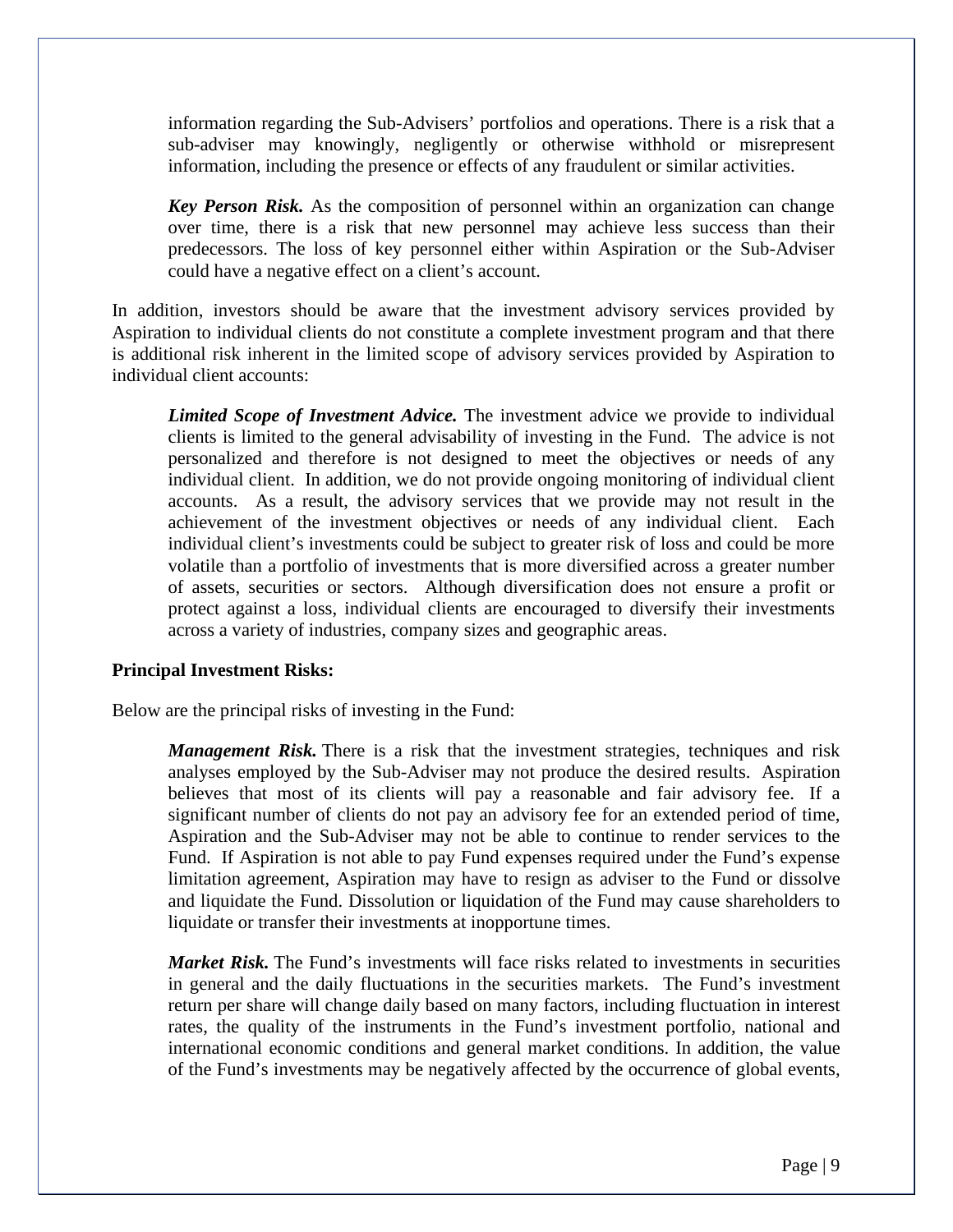such as war, terrorism, environmental disasters or events, country instability, and infectious disease epidemics or pandemics.

Many countries have experienced outbreaks of infectious illnesses in recent decades, including swine flu, avian influenza, SARS and, more recently, COVID-19. The global outbreak of COVID-19 in early 2020 has resulted in various disruptions, including travel and border restrictions, quarantines, supply chain disruptions, lower consumer demand, and general market uncertainty. The effects of COVID-19 have and may continue to adversely affect the global economy, financial markets, and the economies of certain nations and individual issuers, any of which may negatively impact the Fund and its holdings. Similar consequences could arise as a result of the spread of other infectious diseases.

The Fund will also be negatively affected if the operations and effectiveness of Aspiration, its affiliates, the Sub-Adviser, the issuers in which the Fund invests, or its key service providers are compromised or if necessary or beneficial systems and processes are disrupted in connection with the COVID-19 outbreak.

*Equity Securities Risk.* The Fund may invest in equity securities. Equity securities fluctuate in value, often based on factors unrelated to the fundamental economic condition of the issuer of the securities, including general economic and market conditions, and these fluctuations can be pronounced.

*Focused Investment Risk.* There is a risk that investing in a select group of securities or securities in a particular sector could subject the Fund to greater risk of loss and could be considerably more volatile than the Fund's primary benchmark or other mutual funds that are diversified across a greater number of securities or sectors.

*Derivatives Risk.* The value of "derivatives"—so called because their value "derives" from the value of an underlying asset, reference rate, or index—may rise or fall more rapidly than other investments. It is possible for the Fund to lose more than the amount it invested in the derivative. The risks of investing in derivative instruments also include market risk, management risk and counterparty risk (which is the risk that counterparty to a derivative contract is unable or unwilling to meet its financial obligations). In addition, non-exchange traded derivatives may be subject to liquidity risk, credit risk, and mispricing or valuation complexity. These derivatives risks are different from, and may be greater than, the risks associated with investing directly in securities and other instruments.

*Convertible Securities Risk.* The Fund may invest in convertible securities. Convertible securities include debt obligations and preferred stock of the company issuing the security, which may be exchanged for a pre-determined price (the conversion price) into the common stock of the issuer. The market values of convertible securities and other debt securities tend to fall when prevailing interest rates rise. The values of convertible securities also tend to change whenever the market value of the underlying common or preferred stock fluctuates.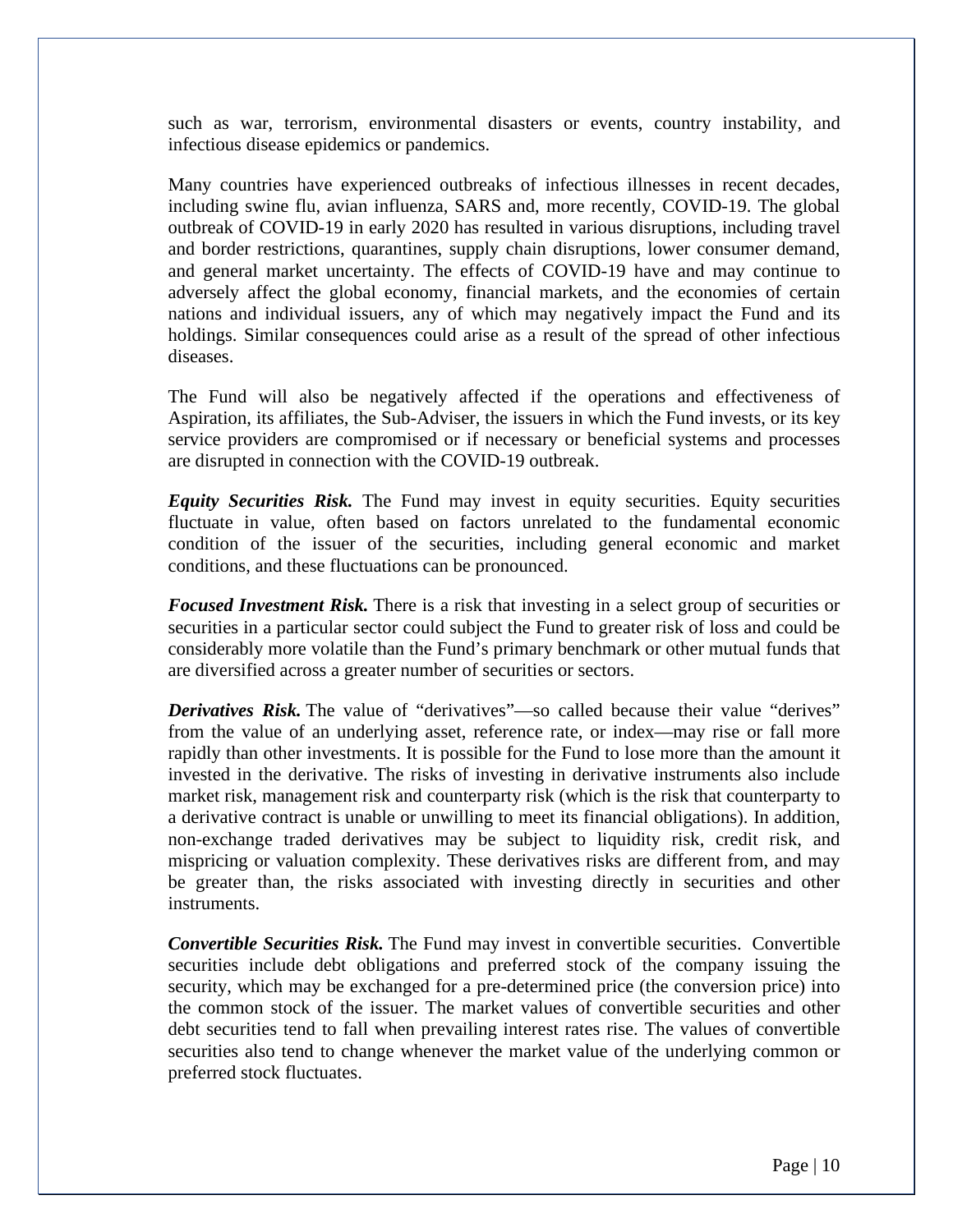*Limited Capitalization Risk.* There is a risk that securities of small capitalization companies tend to be more volatile and less liquid than securities of larger capitalization companies. This can have a disproportionate effect on the market price of smaller capitalization companies and affect the Fund's ability to purchase or sell those securities. In general, smaller capitalization companies are more vulnerable than larger companies to adverse business or economic developments and they may have more limited resources.

*Portfolio Turnover Risk.* The Fund may buy and sell portfolio securities actively. If it does, its portfolio turnover rate and transaction costs will rise, which may lower the Fund's performance and may increase the likelihood of capital gains distributions.

*Foreign Investing Risk.* The Fund may invest in securities of non-U.S. issuers. Investments in non-U.S. issuers may be riskier than investments in U.S. issuers because of factors such as unstable international political and economic conditions, currency fluctuations, foreign controls on investment, withholding taxes, a lack of adequate company information, a lack of government regulation, and legal systems or market practices that permit inequitable treatment of minority and/or non-domestic investors.

*Futures Risk.* Use of futures contracts may cause the value of the Fund's shares to be more volatile. Futures contracts expose the Fund to leverage and tracking risks because a small investment in futures contracts may produce large losses and futures contracts may not accurately track the underlying securities.

*Leverage Risk Associated with Financial Instruments Risk.* The use of financial instruments to increase potential returns, including derivatives used for investment (nonhedging) purposes, may cause the Fund to be more volatile than if it had not been leveraged. The use of leverage may also accelerate the velocity of losses and can result in losses to the Fund that exceed the amount originally invested.

*Investment Company Risk.* Investments by the Fund in other investment companies, including ETFs, will expose investors to the risk that the underlying fund manager may change objectives which may or may not parallel the investment direction of the Fund. Aspiration and the Sub-Adviser have no control over the managers or investments of underlying funds. In addition, the price movement of an ETF may not correlate to the underlying index and may result in a loss. Closed-end funds may trade infrequently, with small volume, and at a discount to net asset value ("NAV"), which may affect the Fund's ability to sell shares of the fund at a reasonable price. Further, investments in other investment companies subject the investor to fees and expenses charged by such other investment companies, including ETFs. Finally, the 1940 Act, imposes certain limitations on a fund's investments in other investment companies. These limitations may limit the amount the Fund may invest in certain investment companies.

*Temporary Defensive Positions Risk.* From time to time, the Fund may take temporary defensive positions that are inconsistent with the Fund's principal investment strategies, in attempting to respond to adverse market, economic, political, or other conditions. For example, the Fund may hold all or a portion of its assets in money market instruments (high quality income securities with maturities of less than one year), securities of money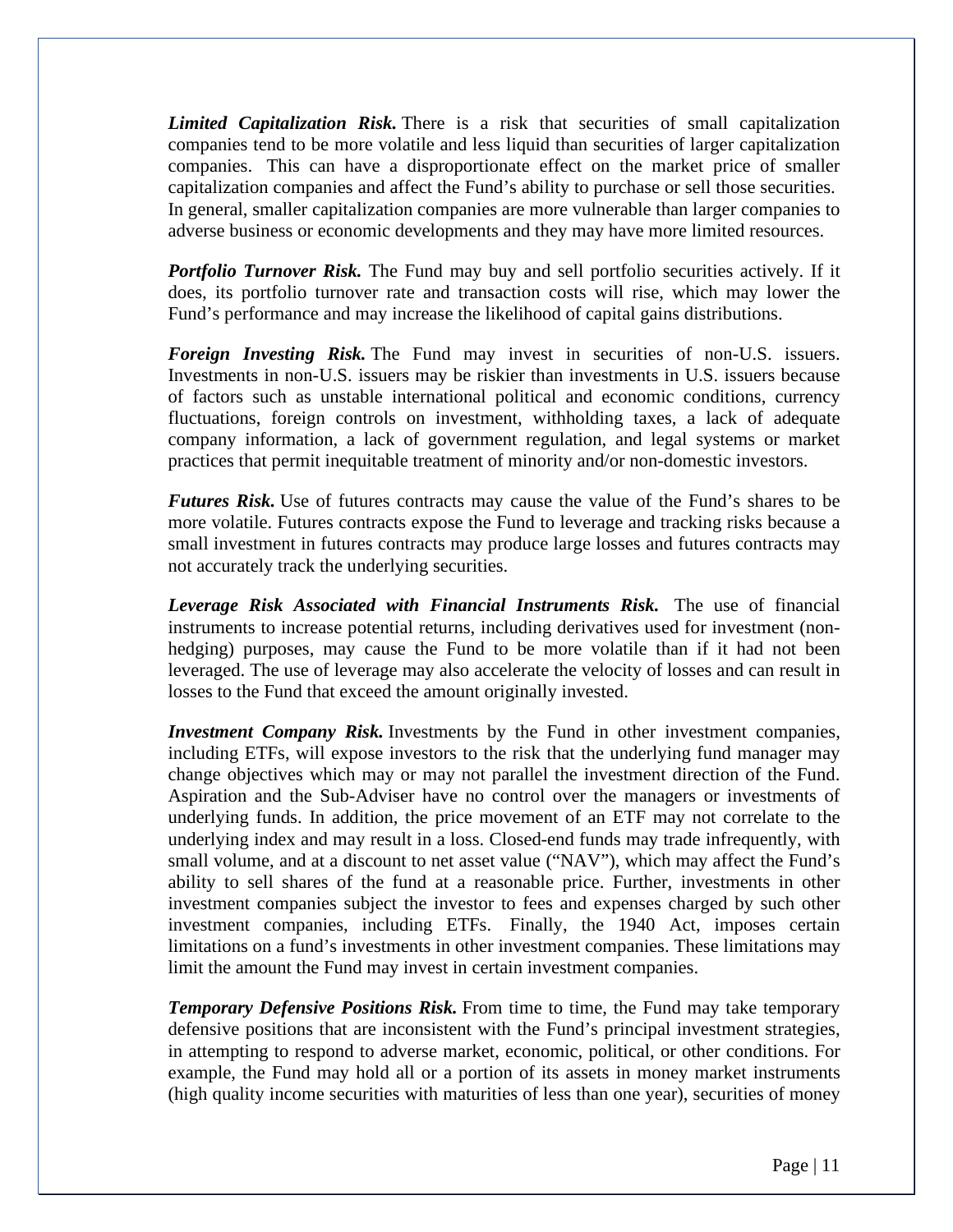market funds or U.S. Government repurchase agreements. The Fund may also invest in such investments at any time to maintain liquidity or pending selection of investments in accordance with its policies. As a result, the Fund may not achieve its investment objective.

*Cybersecurity Risk.* As part of their business, Aspiration, the Sub-Adviser, and thirdparty service providers process, store, and transmit large amounts of electronic information, including information relating to the transactions of the Fund. Aspiration, the Sub-Adviser, third-party services providers, and the Fund are therefore susceptible to cybersecurity risk. Cybersecurity failures or breaches of Aspiration, the Sub-Adviser, third-party service providers, or the Fund have the ability to cause disruptions and impact business operations, potentially resulting in financial losses, the inability of Fund shareholders to transact business, violations of applicable privacy and other laws, regulatory fines, penalties, and/or reputational damage. The Fund and its shareholders could be negatively impacted as a result.

*Initial Public Offerings Risk.* The purchase of equity securities issued in IPOs may expose the Fund to the risks associated with companies that have no operating history as public companies, as well as to the risks associated with the sectors of the market in which the companies operate. The market for IPO shares may be volatile and share prices of newly public companies may fluctuate significantly over a short period of time.

*Real Estate Investment Trust Risk.* The risk that the Fund's performance will be affected by adverse developments to REITs and the real estate industry. REITs and underlying real estate values may be affected by a variety of factors, including: local, national or global economic conditions; changes in zoning or other property-related laws; environmental regulations; interest rates; tax and insurance considerations; overbuilding; property taxes and operating expenses; or declining values in a neighborhood. Similarly, a REIT's performance depends on the types, values, locations and management of the properties it owns. In addition, a REIT may be more susceptible to adverse developments affecting a single project or market segment than a more diversified investment. Loss of status as a qualified REIT under the US federal tax laws could adversely affect the value of a particular REIT or the market for REITs as a whole.

## **Item 9 — Disciplinary Information**

As a registered investment adviser, we are required to disclose all material facts regarding any legal or disciplinary events that would be material to your evaluation of our business or the integrity of our management.

We have no such events to report.

## **Item 10 — Other Financial Industry Activities and Affiliations**

We are obligated to disclose if we, any of our supervised persons, or any of our affiliates are involved in other financial industry activities, such as those of a broker-dealer, commodity pool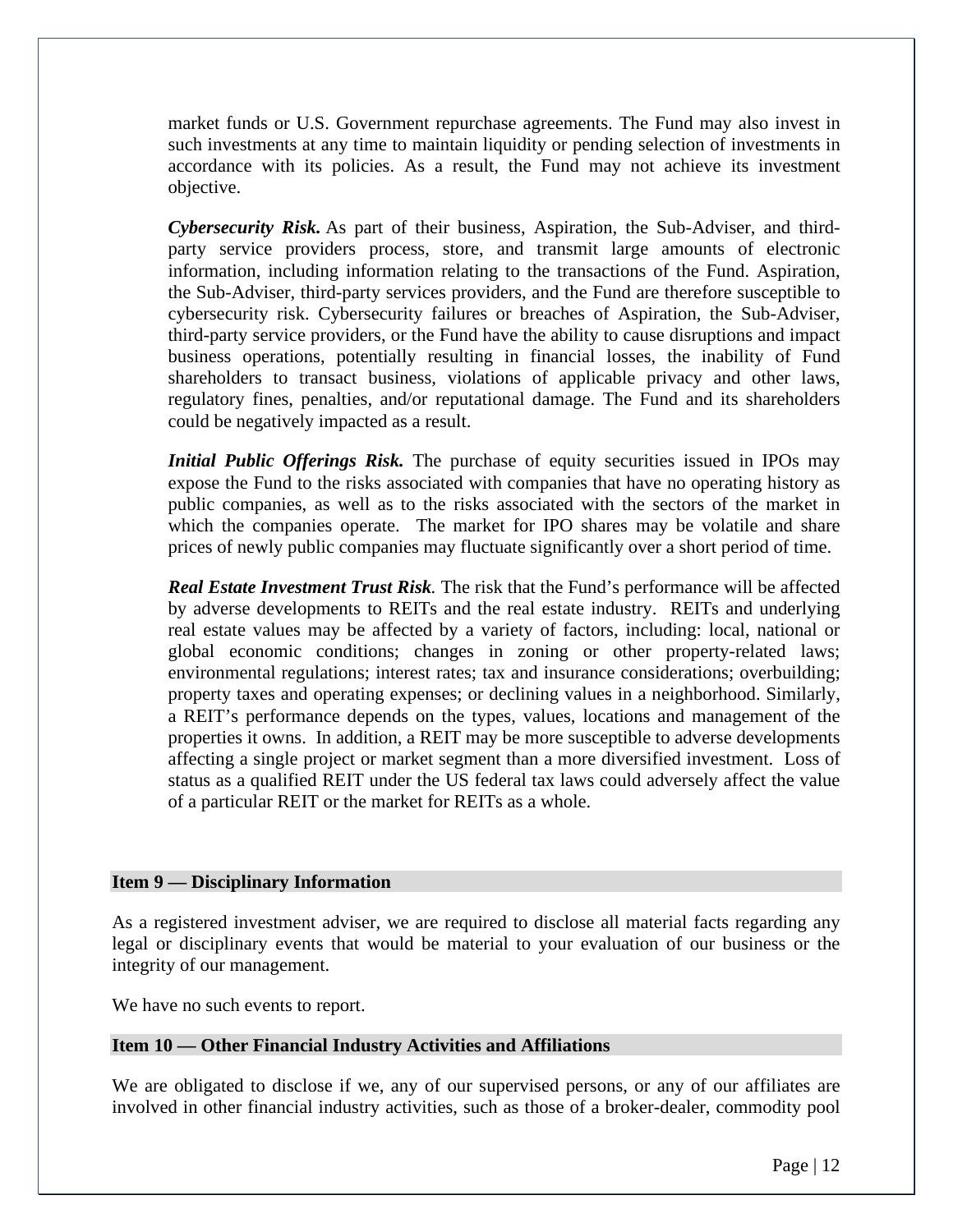operator or a futures commission merchant. We are also obligated to disclose if we receive compensation from other advisers for recommending or selecting advisers for clients.

#### **Sub-Advisory Relationship**

The Sub-Adviser provides investment management services to the Fund pursuant to a subadvisory agreement. Aspiration does not receive compensation, directly or indirectly, from the Sub-Adviser, but rather pays it for its investment management services according to a formula based on the "Pay What Is Fair" fees that Aspiration receives with respect to the Fund. The Sub-Adviser is selected based on an evaluation of its skills and investment results in managing assets for the Fund's specific asset class, investment style, and strategies. Any decision to engage or terminate the Sub-Adviser will be based upon continued suitability and performance of the Sub-Adviser in relation to its management of client assets.

## **Other Financial Industry Affiliations**

A related person of Aspiration, who is not involved in the day-to-day business of Aspiration, has ownership interests in certain non-affiliated broker dealers, investment advisers, and managing members or general partners of pooled investment vehicles. Aspiration does not have business dealings, share operations, or share premises with any such entity. Further Aspiration has no reason to think that this would cause a conflict of interest with its clients.

As noted above, Aspiration Financial LLC, an affiliate of Aspiration, offers the Aspiration Spend & Save Account, which is an interest-bearing cash management account. The account is offered solely on Aspiration.com. The Aspiration Spend & Save Account has a Pay What is Fair component, where customers choose the fee they believe is fair to pay on a monthly basis. Aspiration Financial LLC also receives interest income and interchange fees. Aspiration Fund Adviser donates 10% of its earnings from Pay What is Fair Fees to charity. Aspiration Financial LLC is a registered broker-dealer. Aspiration Financial serves as the Funds' principal underwriter and distributor. As the principal underwriter and distributor, Aspiration Financial receives compensation from the Funds. Aspiration will continue to monitor this relationship to ensure that any conflicts are appropriately identified and addressed.

Aspiration Partners, Inc., the parent company to Aspiration Fund Adviser, LLC, is the sole member of the Aspiration Impact Foundation, Inc. a 501(c)(3) organization. The Aspiration Impact Foundation serves as the organizational umbrella for Aspiration's charitable activities and allows the contributors to the Aspiration Impact Foundation (i.e., Aspiration's clients) to deduct their donations from their taxable income. The Aspiration Impact Foundation does not hold any donated monies for its own purposes, pay any personnel or incur any administrative expenses; rather, it passes through 100% of donated monies that it receives to other  $501(c)(3)$ charitable nonprofit organizations. No Aspiration executive or any other person receives any financial benefit from the Aspiration Impact Foundation.

On a periodic basis, Aspiration Partners Inc. commits to donating 10% of the voluntary fees that Aspiration clients choose to pay to 501(c)3 charitable organizations that are vetted and selected by Aspiration management for their consistency with Aspiration's mission. These charities have no affiliation with Aspiration's owners or management.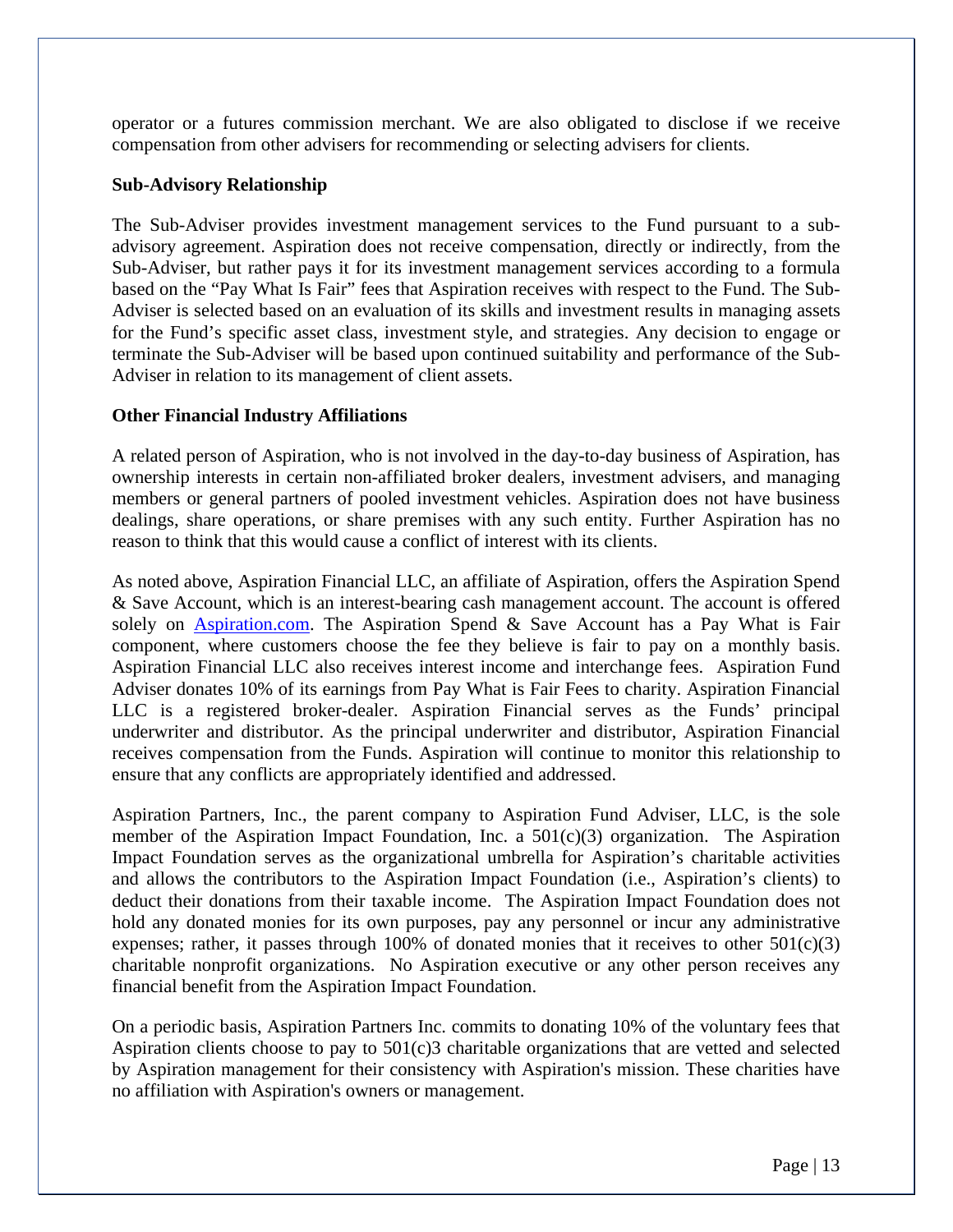Aspiration Insurance Agency, LLC, a Delaware Limited Liability Company ("AIA") was formed in December 2019 and is a wholly owned subsidiary of Aspiration Partners, Inc. and a commoncontrol affiliate of Aspiration Fund Advisers, LLC and Aspiration Financial, LLC. Aspiration Insurance Agency, LLC ("AIA") is an insurance agency licensed to do business in all fifty states. Aspiration may refer customers to third-party insurance carriers and will receive income from these carriers in the form of referral payments or portions of the insurance premiums paid to these carriers by Aspiration customers who were referred to them by Aspiration and took out insurance policies from the third-party carriers.

Aspiration Card Services, LLC is a wholly owned subsidiary of Aspiration Partners, Inc. and under common-control affiliate of Aspiration Fund Adviser, LLC. Aspiration Card Services, LLC., established as a Delaware limited liability company in 2020, supports consumer credit related initiatives of its parent company and conducts no business with or through its affiliate Aspiration Fund Adviser, LLC.

Aspiration Realty, LLC is a wholly owned subsidiary of Aspiration Partners, Inc. and under common-control affiliate of Aspiration Fund Adviser, LLC. Aspiration Realty LLC., established as a Texas limited liability company in 2021, supports sustainable home building initiatives of its parent company and conducts no business with or through its affiliate Aspiration Fund Adviser, LLC.

Aspiration Sustainability Impact Services, LLC, an affiliate of Aspiration Fund Advisor, LLC and wholly-owned subsidiary of Aspiration Partners, Inc., offers non-securitized, noninvestment-related business to business products.

Aspiration QFZ, LLC. (Delaware) is a wholly-owned business-to-business subsidiary of Aspiration Partners, Inc. and is under common control with Aspiration Fund Adviser, LLC. Aspiration QFZ's purpose is servicing Aspiration's business-to- business in the Qatar Free Zone.

We have no other financial industry activities or affiliations to report that are material to our advisory business or clients. Furthermore, we do not receive compensation from other advisers for recommending or selecting them. Notwithstanding the above, it should be noted that the Sub-Adviser has a number of affiliates that are registered broker-dealers and manages various investment companies. Clients that wish to get more information on these relationships should refer to the Sub-Adviser's ADV Part 2A.

## **Item 11 — Code of Ethics, Participation or Interest in Client Transactions and Personal Trading**

**Code of Ethics:** We expect our supervised persons to always act in the best interest of our clients, and to place the interests of our clients ahead of our own. We have adopted a Code of Ethics (the "Code"), which sets forth the standard of business conduct expected from each of our supervised persons.

The Code restricts trading in any security for which we believe we may be privy to material nonpublic information. It also restricts personal trading activities to prevent any conflict of interest between personal trading and client trading. In addition, we maintain compliance policies and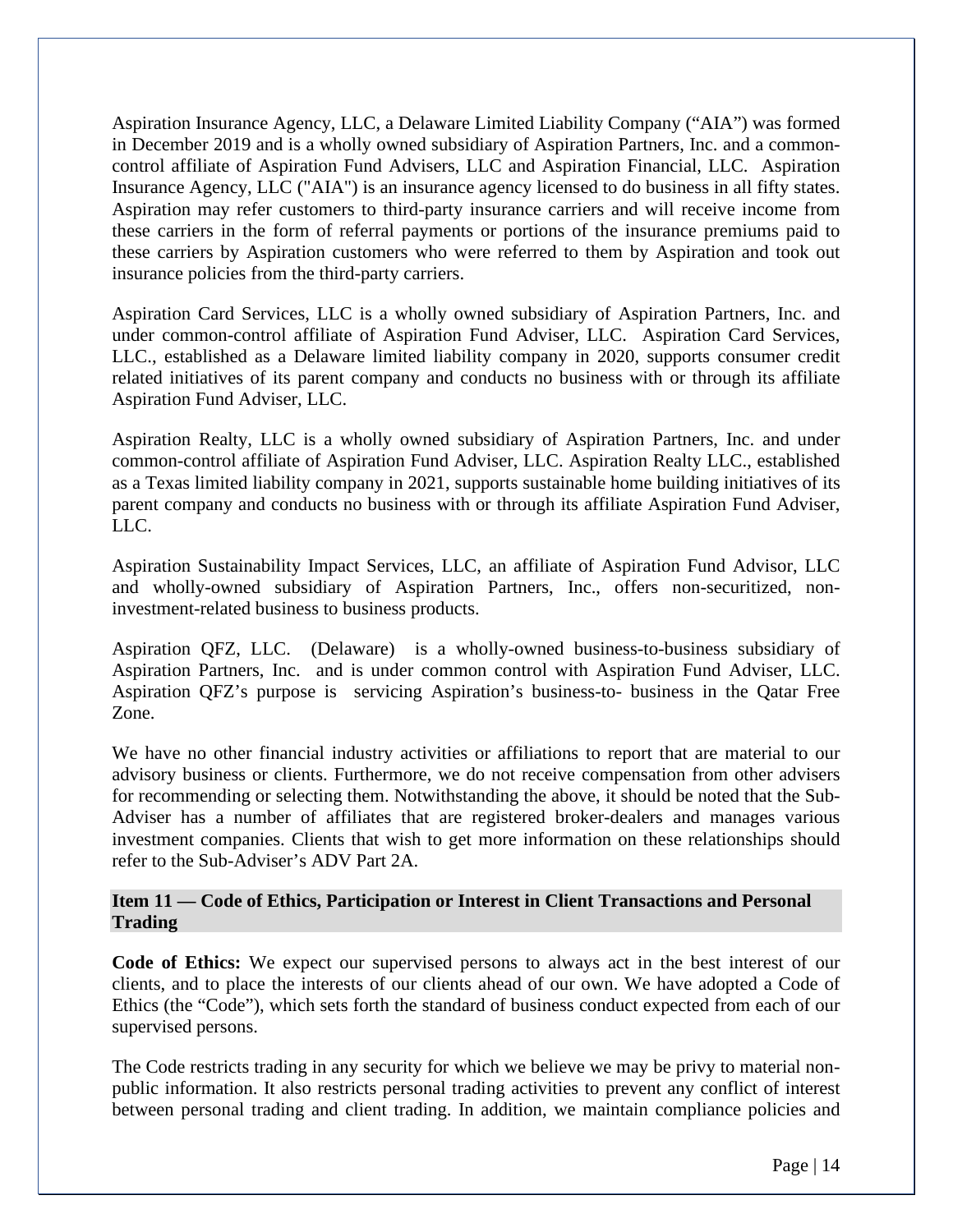procedures that limit gifts and entertainment, whether received or given, to avoid conflicts of interest. We also require all outside business activities of our supervised persons to be disclosed so that potential conflicts can be detected and addressed. Finally, we limit the political contributions of our supervised persons to prevent any potential conflicts in that area as well. All our supervised persons must accept in writing the terms of the firm's Compliance Manual as well as the Code upon employment, annually, and as amended.

You may request a copy of our Code by contacting the firm's Chief Compliance Officer at the telephone number or the address specified on the cover page of this brochure.

**Participation or Interest in Client Transactions and Personal Trading**: We and/or our supervised persons may buy or sell shares of the Funds on a pre-clearance basis upon approval by the firm's Chief Compliance Officer. Our supervised persons must obtain written approval from the Chief Compliance Officer prior to engaging in such transactions.

## **Item 12 — Brokerage Practices**

**Brokerage Selection & Best Execution:** We are generally authorized to place securities transactions on behalf of the Fund with brokers for execution. Nevertheless, consistent with our use of a sub-adviser, we are not engaged in such activity and have delegated discretion to the Sub-Adviser to select the brokers to execute transactions for the Fund and to negotiate and determine the commissions to be paid for such transactions. Many factors will be considered when selecting a broker or dealer for a transaction, including the broker's execution capability, the broker's responsiveness to the Sub-Adviser or to us, the broker's reputation and access to the markets for the security being traded, the efficiency with which the trade will be executed, commission rates and the value of the research products and services that a broker lawfully may provide to assist either the Sub-Adviser or us in the exercise of investment decision-making responsibilities, the availability of soft dollar accrual, and the expected market impact of the trade. The determining factor is not the lowest possible commission cost, but whether the transaction represents the best qualitative execution for our clients. In light of the foregoing, we monitor the Fund's trades placed by the Sub-Adviser for best execution. Finally, the Sub-Adviser is also subject to oversight by the Board of Trustees of Aspiration Funds.

**Research & Other Soft Dollar Benefits**: As an adviser, we have a fiduciary obligation to seek best execution for client trades and not to use client assets for our own benefit at the expense of our clients. Congress, recognizing the value of research in managing client accounts, enacted Section 28(e) of the Securities Exchange Act of 1934 ("Section 28(e)") to allow advisers to use client commissions to acquire research in good faith provided that the amount of commission was reasonable in relation to the value of the brokerage services received. We will monitor the Sub-Adviser's use of soft dollars in accordance with the regulations under the Securities Exchange Act of 1934.

On nearly all executed trades, the Fund pays brokerage commissions that are competitive, but which are higher than the lowest available rate available from an "executional only" broker, and the Sub-Adviser receives research products and services in return. The "additional" commission paid for this research is commonly referred to as "soft dollars." There are two types of soft dollars, those used to acquire proprietary research products and services from the broker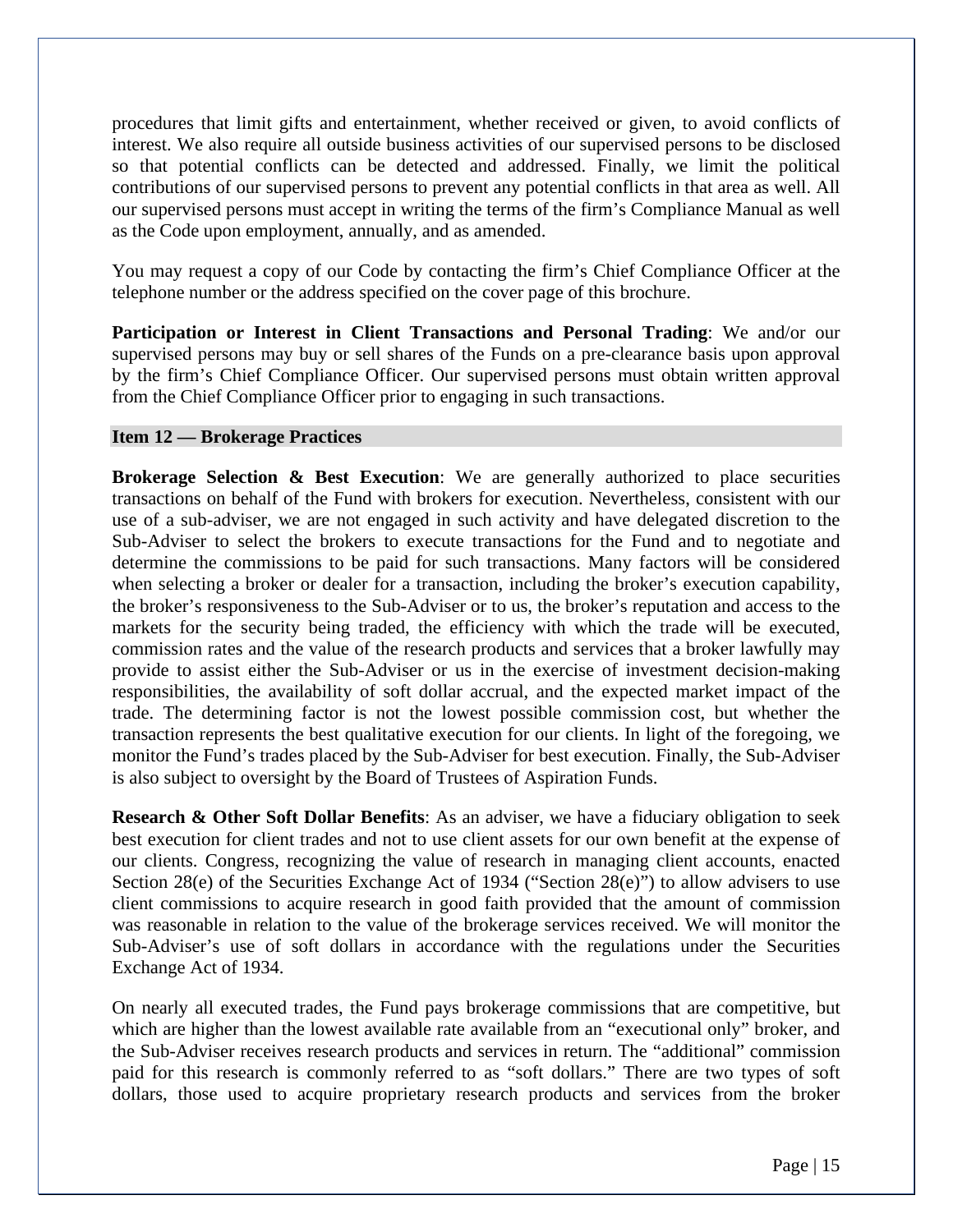executing the trade, and those used to acquire third party research products and services. The Sub-Adviser uses both types of soft dollars.

We benefit from the use of client commissions to purchase research products and services because we do not have to produce or pay for these research products or services. This creates a conflict of interest for us because:

- A. The Sub-Adviser may have an incentive to trade with brokers providing the most useful research, which may or may not be the broker providing the lowest price execution.
- B. The Sub-Adviser may have an incentive to trade more frequently in order to accrue additional soft dollars.

Soft dollar benefits generated from trading for the Fund are used to service that Fund directly (because we do not trade for individual clients, soft dollar benefits are not generated from individual client accounts). However, because our Fund is the only client, and individual clients whom we have advised in connection with their decision to invest in the Fund, such soft dollar benefits generated benefit all of our clients (the Fund directly and Fund's investors indirectly).

Proprietary Research Products and Services: The Sub-Adviser will use soft dollars to obtain proprietary research products and services from most brokers. These brokers bundle trade execution and research services into the total trade commission cost. The types of proprietary products and services that are received from these brokers may include: (i) coordinating meetings or calls with management teams of companies of interest to us and the Sub-Adviser, (ii) coordinating trips for our research analysts to visit companies, (iii) providing attendance at conferences sponsored by brokers where companies meet with or present to potential investors like us, (iv) access to allocations in limited offerings, such as initial public offerings, and (v) access to research analysts at the broker, and reports generated by such analysts. These products and services are not generally available for sale otherwise and can only be obtained by paying broker trade commissions.

Third-Party Research: The Sub-Adviser uses soft dollars accrued through unbundled commissions (where trade execution and research services are paid separately to the broker) to obtain third party research products and services. This flexibility allows the Sub-Adviser to select the research services it believes are the most valuable to its research process and in turn most beneficial to our clients. Third-party research products and services may include, among other things, data services, publications, databases and software.

On occasion, a product or service furnished to the Sub-Adviser by a broker may have both research and non-research functionality. Under such circumstances, we will make a reasonable allocation as to the portion of the product or service that provides assistance in the research process and can appropriately be paid for with soft dollars. The non-research portion of the product or service will be paid for by us.

Evaluation of Research Obtained with Soft Dollars: Consistent with the safe harbor provided for research under Section 28(e), the Sub-Adviser will make a good faith determination that the commissions paid are reasonable in relation to the value of the brokerage and research services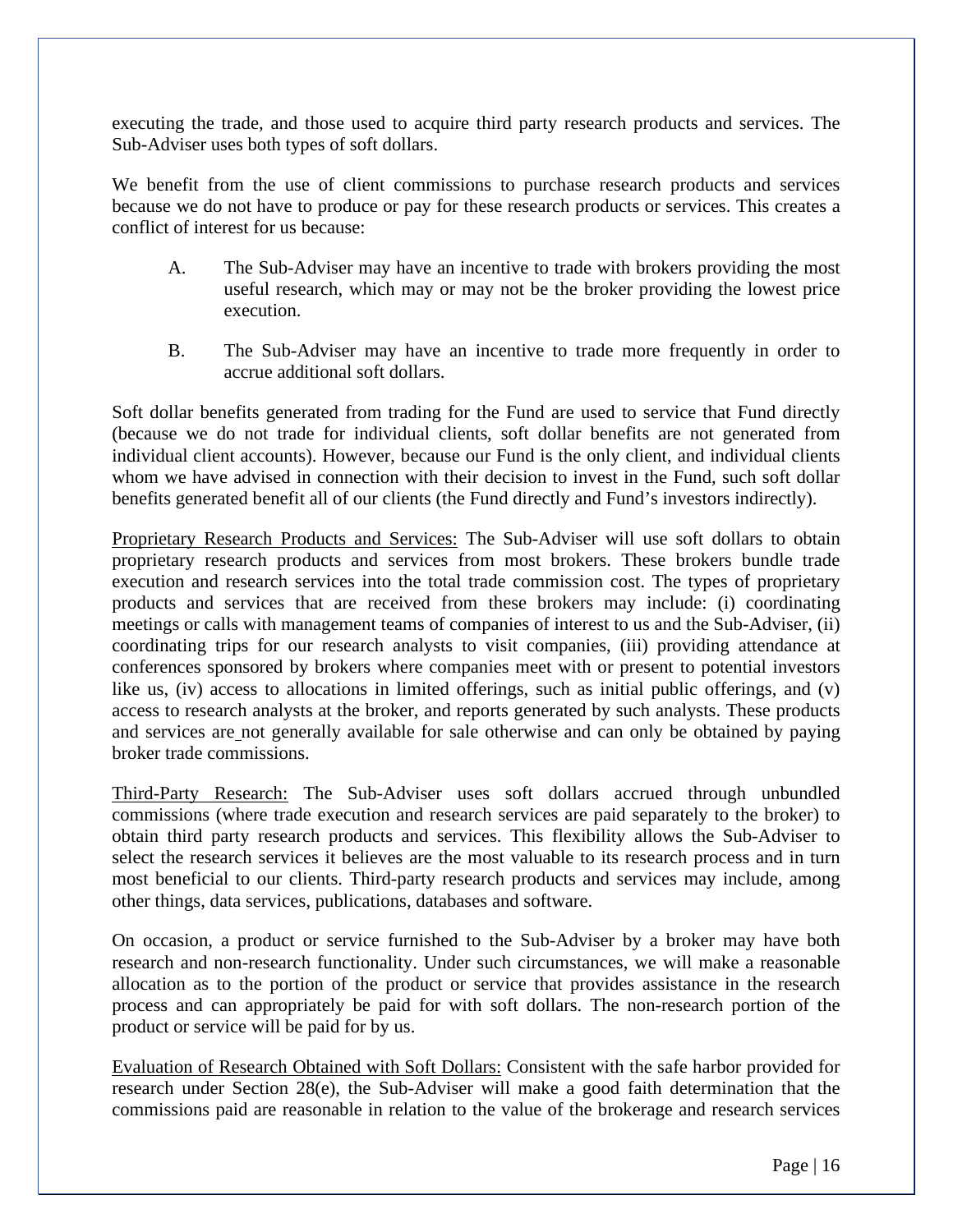provided, either in terms of a particular transaction or our or the Sub-Adviser's overall responsibility to our clients. We and the Sub-Adviser evaluate research based on the extent it assists us in our investment decision-making or allocation process and consider the size and experience of the staff providing the information, accessibility, timelines of recommendations, and success rates of forecasting.

**Brokerage for Client Referrals**: Client referrals are not a consideration in selecting brokerdealers to execute transactions for our clients. Neither Aspiration nor the Sub-Adviser compensate broker-dealers for distributing the Fund by directing brokerage transactions to the Fund.

**Directed Brokerage**: We do not have any trades directed to a particular broker-dealer by any of our clients. We, at our sole discretion, or the Sub-Adviser select the broker-dealer through which each trade is placed.

**Trade Aggregation**: Because we do not manage the Fund's portfolios directly, and with respect to individuals, our advice is limited to advising them to invest in the Fund, and because the Fund pursues separate investment strategies we do not aggregate the purchase or sale of securities for various client accounts.

## **Item 13 — Review of Accounts**

As part of investment management oversight, the Sub-Adviser monitors the holdings of the Fund daily to ensure compliance with the Fund's investment objectives, investment strategies and restrictions and to determine whether investment changes should be made. Quarterly, the Sub-Adviser attests to adherence to regulations and the Fund's investment objectives. Shareholders in the Fund electronically receive prospectuses, supplements, annual reports and semi-annual reports and other periodic statements from the Fund. These reports discuss portfolio positions, asset allocation, and changes in portfolio value and investment returns. In addition, the Fund's annual report discusses market conditions and investment strategies that significantly affected the Fund's performance during the previous fiscal year.

Our individual clients are also shareholders of the Fund and receive the materials described above about the Fund, and we do not provide regular individualized reports to individual clients or review their accounts. We also do not provide ongoing monitoring of individual client investments.

## **Item 14 — Client Referrals and Other Compensation**

We receive no economic benefit for providing investment advice to clients other than as outlined in Item 5.

## **Item 15 — Custody**

We do not provide custodial services to our clients, and we do not have custody of client assets or securities. Client assets are held by a qualified custodian. In particular, individual clients' shares of the Fund are held by the Fund's transfer agent, and the Fund's assets are held by a custodial bank.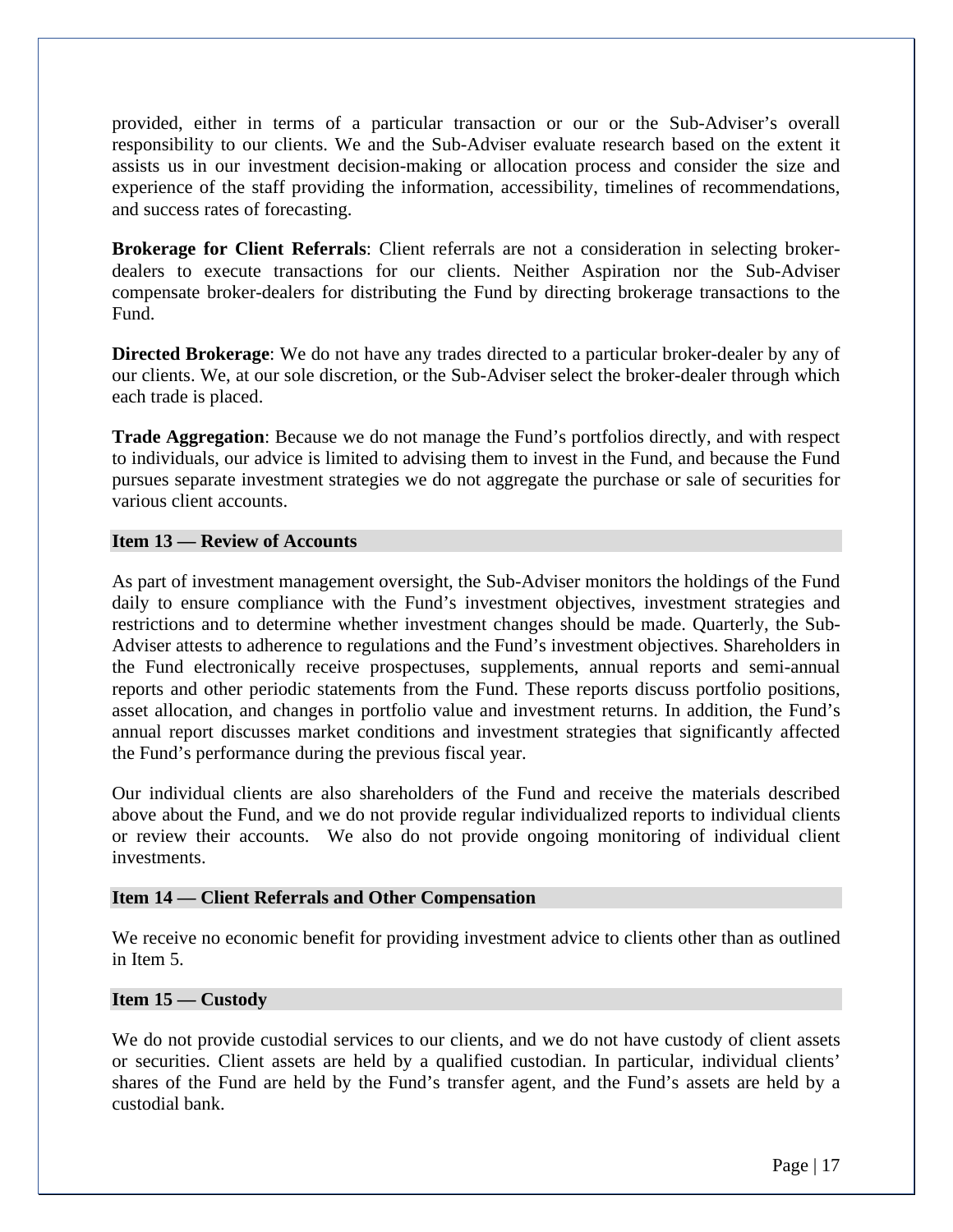**The Fund:** The Fund will receive daily statements from its custodian directly.

**Individual Clients:** Our advice to individual clients is limited to general advice as to the advisability of investing in shares of the Fund. Shareholders in the Fund receive prospectuses, supplements, annual reports, semi-annual reports and other periodic statements from the Fund. However, our individual clients will not receive custodial statements regarding their investment in the Fund.

## **Item 16 — Investment Discretion**

Our investment management agreement with the Fund gives us authority to manage the assets of the Fund. Consistent with the use of a sub-adviser, the day-to-day management of the Fund has been delegated to the Sub-Adviser. Together with the Sub-Adviser, we observe investment limitations and restrictions that are outlined in the Fund's prospectus and Statement of Additional Information.

As discussed in Item 4, our advice to individual clients is limited to general advice as to the advisability of investing in shares of the Funds. We do not accept discretionary authority to manage securities on behalf of individual clients, and we do not provide ongoing monitoring of individual client accounts or investments.

## **Item 17 — Voting Client Securities**

**The Fund:** The Fund has delegated the authority to vote proxies to us. We, in turn, have delegated the responsibility to exercise voting authority to vote proxies on behalf of the Fund to the Sub-Adviser in accordance with the Sub-Adviser's proxy voting procedures. We collect and review the proxy vote reports provided by the Sub-Adviser on behalf of the Fund on a quarterly basis.

Should the Sub-Adviser identify a conflict of interest that impedes its ability to vote a proxy and we are called upon to exercise voting authority, we will vote in accordance with our proxy voting policy that we have adopted and implemented, including guidelines and procedures to assist our proxy review team in making voting decisions. When we vote such proxies, our objective is to maximize the value of the securities held by the Fund.

When we recognize a conflict of interest that impedes our ability to vote a proxy, we will vote the proxy in accordance with the procedures approved by the Board of Trustees of the Fund to mitigate such conflicts. We do not utilize third-party proxy voting services; however, the Sub-Adviser may, in its sole discretion, choose to utilize a third-party proxy service to assist it with the proxy voting process, and to maintain documentation of votes.

**Individual Clients:** We do not accept authority to vote proxies on behalf of our individual clients. Instead, our individual clients vote directly on matters submitted to Fund shareholders for a vote.

All clients may obtain a copy of our Proxy Voting Policy and Procedures, as well as information regarding votes cast with regard to the securities of the mutual funds we manage, by submitting a